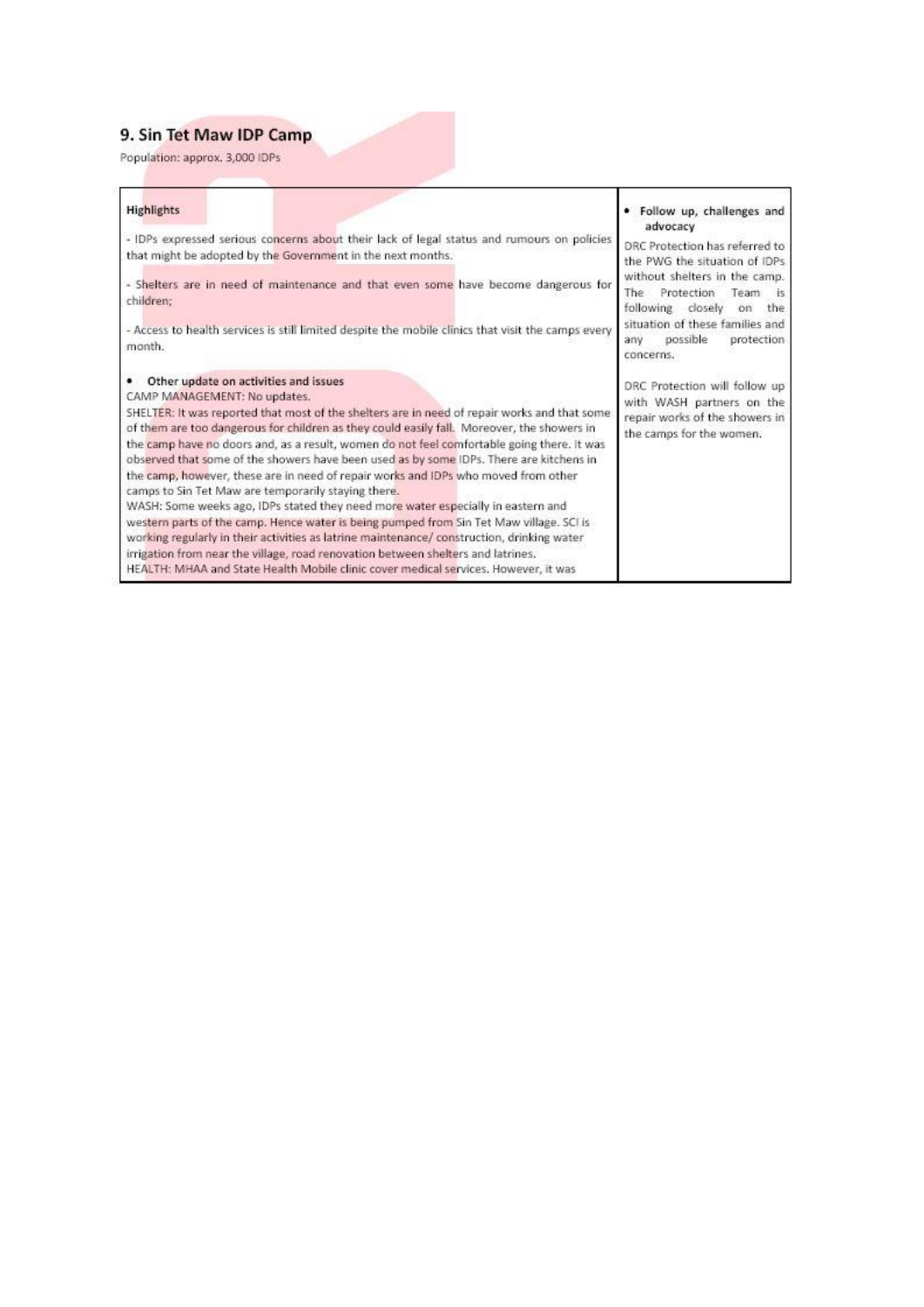

| reported that neither have they medicines nor medical equipment to treat diseases.            |                                                                                        |  |  |  |  |  |
|-----------------------------------------------------------------------------------------------|----------------------------------------------------------------------------------------|--|--|--|--|--|
| FOOD: WFP/SCI distributed food rations to the IDPs.                                           |                                                                                        |  |  |  |  |  |
| EDUCATION: SCI is running the elementary school in the camp. IDPs were informed that their    |                                                                                        |  |  |  |  |  |
| children will have to attend the same class as last school year due to the lack of            |                                                                                        |  |  |  |  |  |
| examinations.                                                                                 |                                                                                        |  |  |  |  |  |
| NON-FOOD ITEM: it was reported that no more firewood would be distributed in this camp.       |                                                                                        |  |  |  |  |  |
| PROTECTION: Women and girls do not feel comfortable taking showers in the shower rooms        |                                                                                        |  |  |  |  |  |
| as these have no doors and are being used as latrines by some IDPs. As a result, IDPs are     |                                                                                        |  |  |  |  |  |
|                                                                                               | taking showers inside their shelters and this is causing stagnant water underneath and |  |  |  |  |  |
| deterioration of the shelters. Moreover, the IDPs do not have proper access to health care as |                                                                                        |  |  |  |  |  |
| there is a lack of a well-equipped health center inside the IDP camp or nearby. The bad       |                                                                                        |  |  |  |  |  |
| conditions of the shelters in the camp are a serious concern for the safety of children and   |                                                                                        |  |  |  |  |  |
| other persons with specific needs such as elderly, disabled and pregnant women.               |                                                                                        |  |  |  |  |  |
| NUTRITION: Regular activities by SCI on-going.                                                |                                                                                        |  |  |  |  |  |
| CHILD PROTECTION: Regular activities by SCI on-going.                                         |                                                                                        |  |  |  |  |  |
| LIVELIHOOD: No updates                                                                        |                                                                                        |  |  |  |  |  |
|                                                                                               |                                                                                        |  |  |  |  |  |
| Follow up on former issues                                                                    |                                                                                        |  |  |  |  |  |
|                                                                                               |                                                                                        |  |  |  |  |  |
| The DRC Protection Team followed up on health, shelter, and WASH but unfortunately there      |                                                                                        |  |  |  |  |  |
| has been no major improvement in the situation.                                               |                                                                                        |  |  |  |  |  |

## 10. Ah Nauk Ywe IDP Camp

Population: approx. 3,900 IDPs

ा

| <b>Highlights</b>                                                                                                                                                                                                                                                                                                                                                                                                                                    |  |                                                                                                                                                                                                                                                                                                                                                                                                                                                                                      | Follow up, challenges and                                                                                                                                                                                                                  |
|------------------------------------------------------------------------------------------------------------------------------------------------------------------------------------------------------------------------------------------------------------------------------------------------------------------------------------------------------------------------------------------------------------------------------------------------------|--|--------------------------------------------------------------------------------------------------------------------------------------------------------------------------------------------------------------------------------------------------------------------------------------------------------------------------------------------------------------------------------------------------------------------------------------------------------------------------------------|--------------------------------------------------------------------------------------------------------------------------------------------------------------------------------------------------------------------------------------------|
|                                                                                                                                                                                                                                                                                                                                                                                                                                                      |  | - Access to health by the IDPs continues to be dramatically limited in the camp, particularly<br>for PWSNs. There are not health facilities or clinics in the camp and most of the IDPs have<br>no financial means to buy medicines or to go to other places to seek medical assistance.                                                                                                                                                                                             | advocacy<br>DRC Protection Team will<br>follow up with health actors<br>on the provision of health                                                                                                                                         |
| SGBV, and exploitation, among others.<br>not sex segregated and this could cause incidents of GBV particularly at night.                                                                                                                                                                                                                                                                                                                             |  | - IDPs who moved from other camps to Ah Nauk Ywe Camp are in need of shelters. These<br>HHs are temporarily staying in the kitchen facility in the camp or with relatives. The lack of<br>shelters for these families could raise protection concerns such as frictions with other IDPs,<br>- Access to latrines is still challenging for persons with disabilities, elderly, children and<br>pregnant women as these are too high and lack proper handrails. Moreover, latrines are | services in the camp.<br>DRC Protection<br>Team<br>continues to follow up and<br>advocate for the IDPs who still<br>have not received any food<br>rations in the camp. This<br>matter has been referred to<br>WFP and the PWG in various   |
| Other update on activities and issues<br>$\bullet$<br><b>SECURITY:</b><br>CAMP MANAGEMENT: no updates.<br>SHELTER: Households who arrived in the camp some months ago are still in need of<br>shelters as they are staying in the kitchen facility in the camp or with relatives in their<br>shelters. It was also reported that some shelters were repaired.<br>WASH: The IDPs reported the need for hygiene and sanitation activities in the camp. |  |                                                                                                                                                                                                                                                                                                                                                                                                                                                                                      | occasions.<br>- DRC Protection has referred<br>to the PWG the situation of<br>IDPs without shelters in the<br>camp. The Protection Team is<br>following closely on the<br>situation of these families and<br>possible<br>protection<br>any |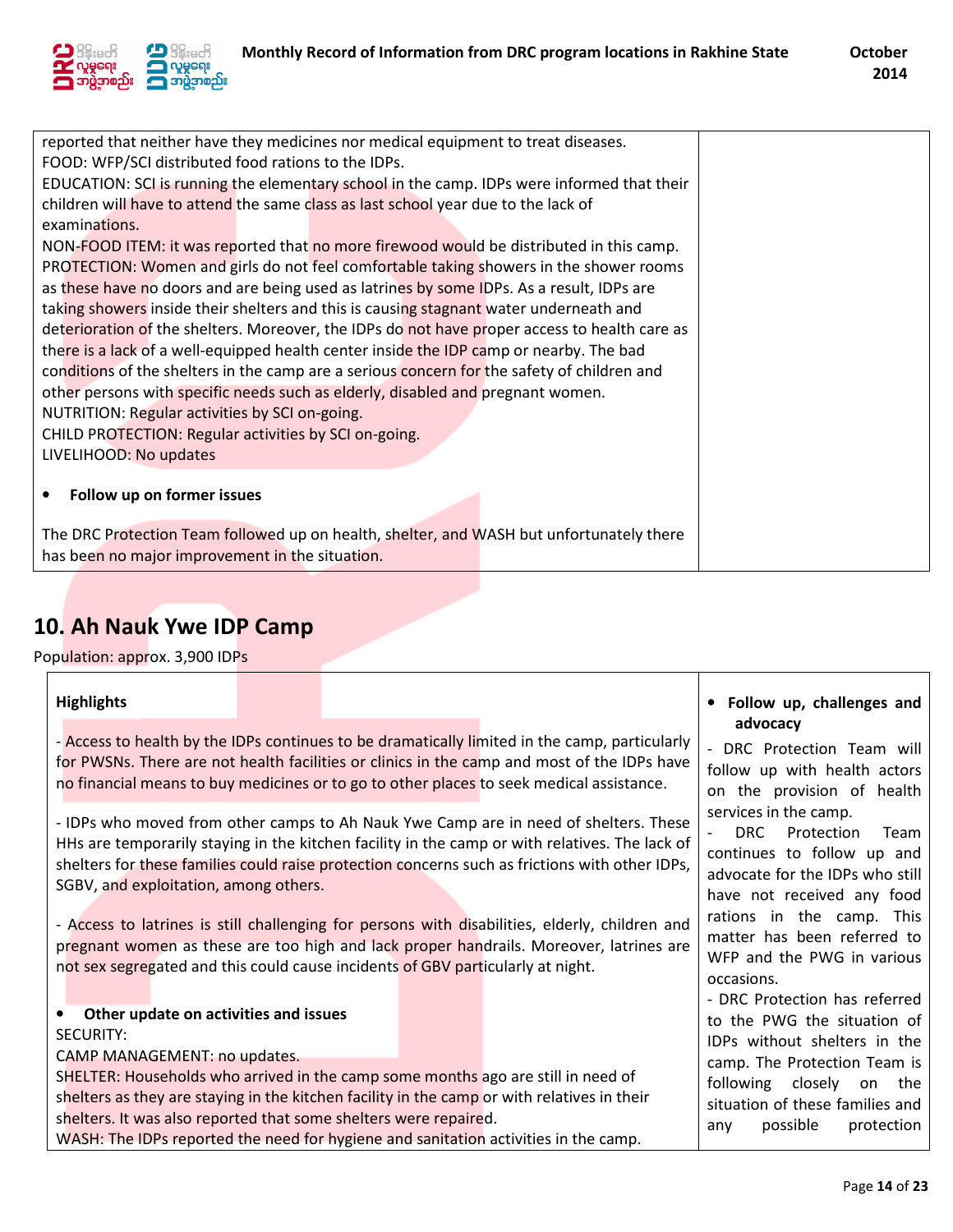



| Solidaritès International (SI) is rehabilitating the latrines in the camp as most of them are in | concerns.                       |
|--------------------------------------------------------------------------------------------------|---------------------------------|
| very bad condition.                                                                              | - DRC Protection Team will      |
| HEALTH: A State run health mobile clinic continues to provide medical services. The IDPs         | advocate for proper access to   |
| request the opening of a health center or clinic in the camp or that the State run mobile        | latrines by PWSNs in the camp   |
| clinic visits the camp more frequently (at least two or three times per week). Reportedly,       | with WASH partners in the       |
| IDPs are suffering from various types of diseases and many of them have no financial             | well<br>camp<br>as<br>as<br>the |
| means to buy medicines from the pharmacy.                                                        | improvement<br>of<br>the        |
| FOOD: food rations were delivered; however, IDPs who moved from other camps to Ah                | sanitation/hygiene conditions   |
| Nauk Ywe Camp have not received any rations in the past months.                                  | in the camp.                    |
| <b>EDUCATION: NTR</b>                                                                            |                                 |
| NON-FOOD ITEM: it was reported that ICRC distributed firewood to the IDPs and that               |                                 |
| German Agro Action (GAA) distributed NFIs to the IDPs that arrived in the camp in the past       |                                 |
| months.                                                                                          |                                 |
| PROTECTION: protection monitoring activities are ongoing as well as support to the               |                                 |
|                                                                                                  |                                 |
| women's group. No reports on any frictions or protection concerns due to the lack of             |                                 |
| shelters for the IDPs who moved from another camp to Ah Nauk Yew Camp in the last                |                                 |
| months, however, the Protection Team is monitoring closely their situation in the camp.          |                                 |
| Access to latrines remains challenging for many persons with disabilities, elderly, children     |                                 |
| and pregnant women as these are too high, the floor is very slippery, and latrines do not        |                                 |
| have proper handrails for them. Sanitation/hygiene activities need to be improved as             |                                 |
| stagnant water in the camp is breeding mosquitos and flies which could transmit various          |                                 |
| diseases to the IDPs in the camp. Moreover, latrines are not sex segregated and this could       |                                 |
| cause incidents of GBV, particularly at night.                                                   |                                 |
| Moreover, the lack of food rations for the IDPs who moved to the camp in the past months         |                                 |
| is exposing them to risks such as sexual exploitation, malnutrition, involvement in criminal     |                                 |
| activities, diseases and even death. In addition to this, lack of firewood and the fact that     |                                 |
| some IDPs go out of their camps to collect firewood are also putting them at risk when           |                                 |
| trying to collect firewood from areas outside of the camp. They can be physically attacked       |                                 |
| by neighbouring villagers when going to collect firewood. In addition to this, the lack of       |                                 |
| proper health services may cause widespread of diseases among the IDPs and death. Lack           |                                 |
| of financial means to buy medicines also exposes the IDPs to exploitation, SGBV,                 |                                 |
| involvement in criminality or even malnutrition as some of them have to sell part of their       |                                 |
| food rations to obtain any money to buy medicines for them or their relatives. Self-             |                                 |
| medication also implies a major health risk for the IDPs.                                        |                                 |
| NUTRITION: reportedly, nutrition activities are being carried out for children under 5 years     |                                 |
| old.                                                                                             |                                 |
| CHILD PROTECTION: No updates.                                                                    |                                 |
|                                                                                                  |                                 |
| Follow up on former issues<br>٠                                                                  |                                 |
|                                                                                                  |                                 |
| The DRC Protection Team followed up on health, and WASH services as well as food                 |                                 |
| distribution but unfortunately there has been no major improvement in the situation.             |                                 |

## 11. Kyein Ni Pyin IDP Camp

Population: approx. 4,500 IDPs